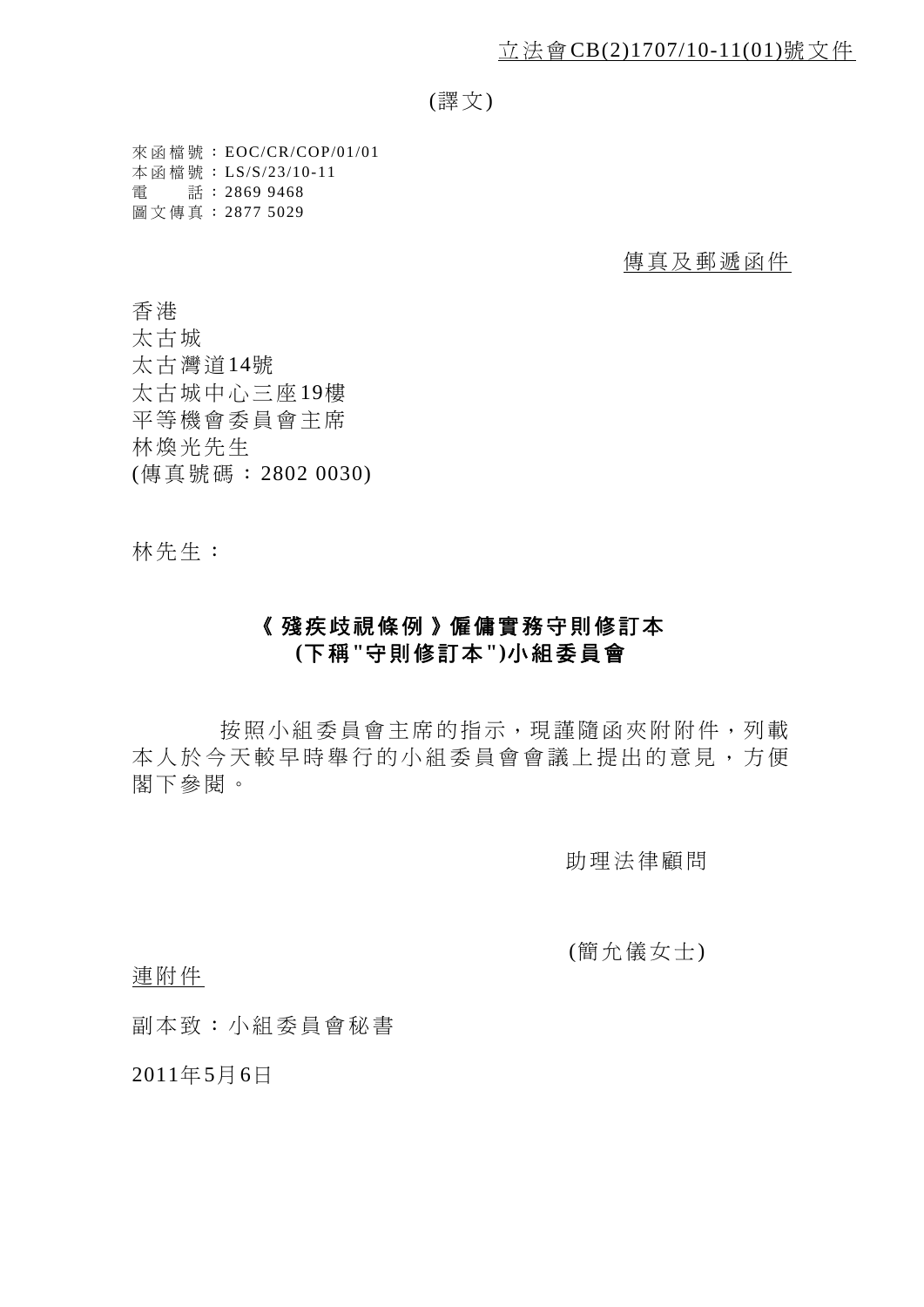- 1. 守則修訂本的目錄與內容出現的差異
	- (a) 英文本

| 目錄所載的描述                                                                                         | 守則修訂本的對應文本                                                                          |
|-------------------------------------------------------------------------------------------------|-------------------------------------------------------------------------------------|
| Managing Disability Related<br>Work Absence —— 第七章<br>的標題(第ii頁)                                 | Managing Disability<br>Related Workplace<br>Absence (第55頁)                          |
| Seek better communications<br>with employees with<br><u>disability</u> —— 第十一章之<br>下的第二行(第iii頁) | Seek<br>better<br>communications with<br>with<br>employees<br>disabilities $(第106)$ |
| Roles and functions $-\equiv$ $\frac{4}{3}$<br>十二章之下的第一行(第iv<br>頁)                              | Role and functions (第<br>114頁)                                                      |

(b) 中文本

| 目錄所載的描述                                          | 守則修訂本的對應文本         |
|--------------------------------------------------|--------------------|
| 現時沒有殘疾的人士<br>第三章之下的第二行(第i<br>頁)                  | 現時沒有殘疾的人(第10<br>頁) |
| 4.12-4.23 —— 第四章之下<br>題為"直接歧視"部分的相關<br>段落編號(第i頁) | 4.12-4.22(第18頁)    |
| 測 驗 ——第六章之下題 為<br>"測驗"的部分(第ii頁)                  | 測試(第34頁)           |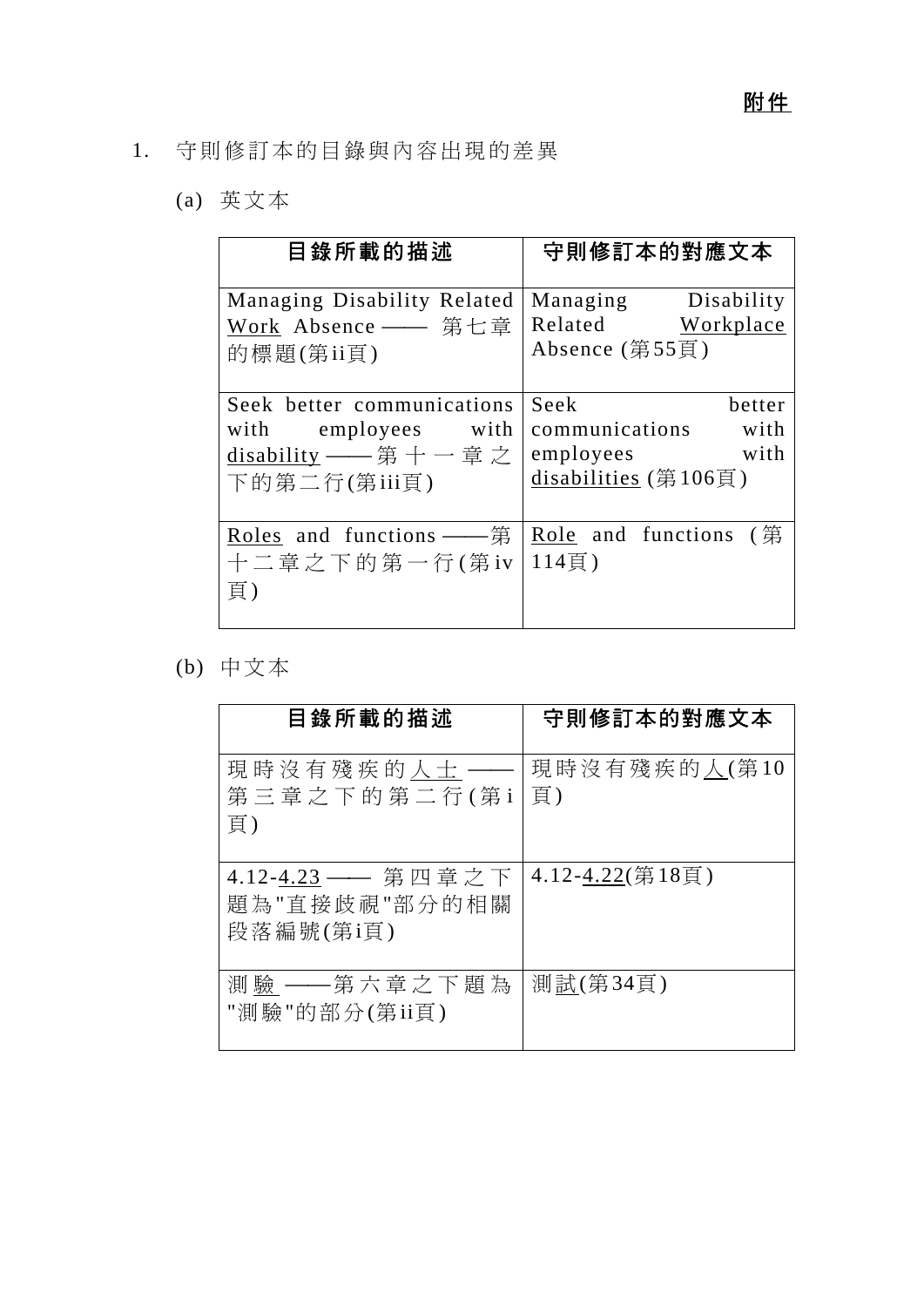2. 中、英文本的旁註所提述的守則修訂本段落編號的不正確/ 不適當之處

| 段落編號  | 不正確/不適當的旁註提述以下加橫線顯示<br>(只以英文本作參考)                   |
|-------|-----------------------------------------------------|
| 4.13  | See paragraphs $10.6 - 10.10$ in Chapter 10 for     |
|       | the meaning of "employment" under the DDO           |
| 4.24  | See Chapter 6 for more discussion<br>$\alpha$ n     |
|       | workplace absence issues                            |
| 5.4.1 | See paragraphs 5.6-5.8 below                        |
| 5.4.2 | See paragraphs $5.9 - 5.15$ and $5.19 - 5.20$ below |
| 5.4.3 | See paragraphs 5.16-5.18 below                      |
| 7.32  | See paragraphs 6.36-6.37 in Chapter 6 for the       |
|       | definition of "infectious diseases" under the       |
|       | <b>DDO</b>                                          |
| 10.   | See paragraph 2.13-2.14 in Chapter 2                |

- 3. 旁註內所提述的《殘疾歧視條例》的條文編號,以及案件的 名稱/引稱
	- (a) 中、英文本的旁註所提述的《殘疾歧視條例》條文編號 的不正確/不適當之處

| 段落編號  | 旁註提述<br>(只以英文本作參考) | 《 殘疾歧視條例 》的<br>對應條文編號 |
|-------|--------------------|-----------------------|
|       |                    |                       |
| 3.3.1 | S2(1)(a)           | S2(1)                 |
| 3.3.2 | S2(1)(b)           | S2(1)                 |
| 3.3.3 | $S2(1)(c) \& d$    | S2(1)                 |
| 3.3.4 | S2(1)(e)           | S2(1)                 |
| 3.3.5 | S2(1)(f)           | S2(1)                 |
| 3.3.6 | S2(1)(g)           | S2(1)                 |
| 3.4.1 | S2(1)(ii)          | S2(1)                 |
| 3.4.2 | S2(1)(iii)         | S2(1)                 |
| 3.4.3 | S2(1)(iv)          | S2(1)                 |
| 3.5.1 | S2(1)(a)           | S2(1)                 |
| 3.5.2 | S2(1)(b)           | S2(1)                 |
| 3.5.3 | S2(1)(c)           | S2(1)                 |
| 3.5.4 | S2(1)(d)           | S2(1)                 |
| 3.5.5 | S2(1)(e)           | S2(1)                 |
| 5.15  | S4(a)              | S <sub>4</sub>        |

 $\overline{1}$ 守則修訂本第5.15段的旁註所提述的《 殘疾歧視條例 》另一條文屬正確。